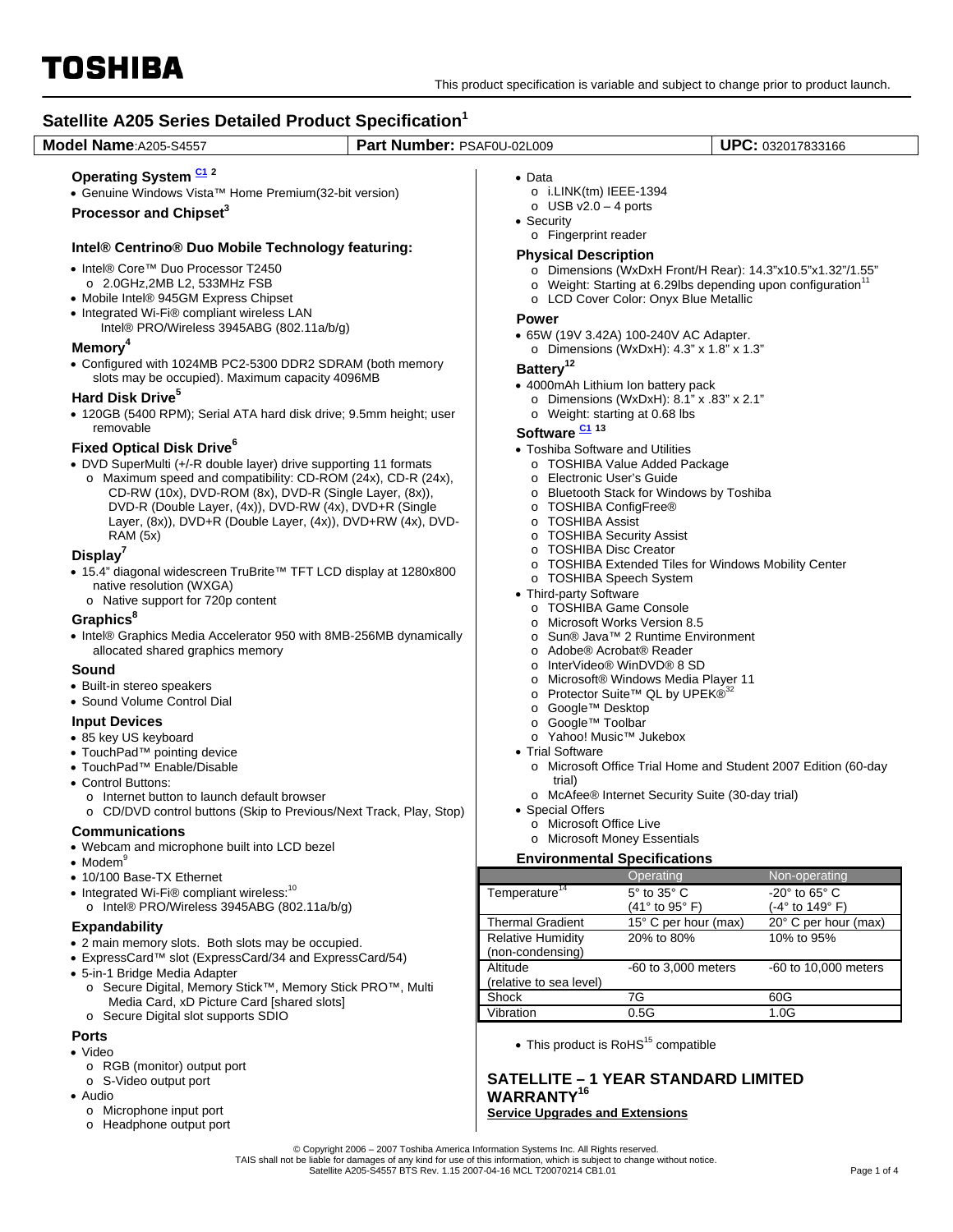Toshiba offers many different enhanced services such as SystemGuard®, On-Site Repair, and ServiceExpress to provide additional support to your notebook PC. For a full description and complete list of programs and program terms and conditions, please visit www.pcsupport.toshiba.com.

# **Recommended Services**

# **Extended Service Plan**

Provides an extended service plan for up to 4 total years from the original notebook purchase date.

| Part Number | Description                            |
|-------------|----------------------------------------|
| WSN-PEQQ2V  | 2nd Year Extended Service Plan         |
| WSN-PEQQ3V  | 2nd/3rd Year Extended Service Plan     |
| WSN-PEQQ4V  | 2nd/3rd/4th Year Extended Service Plan |

### **SystemGuard Accidental Damage Service w/ ServiceExpress<sup>17</sup>**

Provides advanced protection from damage caused from handling. Select your express repair service with either Depot Express or Carry-In Express and go to the front of the line. Extended Service Plan included except with 1 Year plan. SystemGuard coverage must be purchased within the first 30 days of notebook purchase.

| Part Number | Description                              |
|-------------|------------------------------------------|
| WSN-PSGP1V  | 1st Year                                 |
| WSN-PEGP2V  | 1st/2nd Year + Extended Service Plan     |
| WSN-PEGP3V  | 1st/2nd/3rd Year + Extended Service Plan |

### **SystemGuard Accidental Damage Service + On-Site Repair<sup>17</sup>**

Combines SystemGuard and Business On-Site Repair coverage. Extended Service Plan included except with 1 Year plan. SystemGuard coverage must be purchased within the first 30 days of notebook purchase.

| Part Number | Description                              |
|-------------|------------------------------------------|
| WSN-PSGN1V  | 1st Year                                 |
| WSN-PEGN2V  | 1st/2nd Year + Extended Service Plan     |
| WSN-PEGN3V  | 1st/2nd/3rd Year + Extended Service Plan |

#### **ServiceExpress**

Select your express repair service with either Depot Express or Carry-In Express. Depot Express: Your notebook will be repaired and returned via overnight shipment (excluding weekends and holidays). Carry-In Express: Take your notebook into a Premier ASP and go to the front of the line for expedited repair service. Extended Service Plan included except with 1 Year plan.

| Part Number | Description                              |
|-------------|------------------------------------------|
| WSN-PSOP1V  | 1st Year                                 |
| WSN-PEOP2V  | 1st/2nd Year + Extended Service Plan     |
| WSN-PEQP3V  | 1st/2nd/3rd Year + Extended Service Plan |

**On-Site Repair Service**

On-site service will be provided at the customer's home or business location (excluding weekends and holidays) to perform the necessary hardware repairs. Extended Service Plan included except with 1 Year plan.<br>Part Number **Description** Part Number Description WSN-PSQN1V<br>WSN-PEQN2V WSN-PEQN2V 1st/2nd Year + Extended Service Plan<br>WSN-PEQN3V 1st/2nd/3rd Year + Extended Service F 1st/2nd/3rd Year + Extended Service Plan

# **Accessories**

For additional and most updated accessories, please visit www.accessories.toshiba.com

# **Memory Upgrade**

| Part Number                      | Description                                            |
|----------------------------------|--------------------------------------------------------|
| PA3512U-1M1G                     | Toshiba 1GB DDR2-667 Memory Module                     |
| PA3513U-1M2G                     | Toshiba 2GB DDR2-667 Memory Module                     |
| <b>Battery</b>                   |                                                        |
| Part Number                      | Description                                            |
| PA3534U-1BRS                     | Toshiba Primary Li ION Battery Pack (6 cell - 4000mAh) |
| PA3535U-1BRS                     | Toshiba Primary Extended Capacity Li ION Battery       |
|                                  | Pack (9 cell-6000mAh)                                  |
| Power                            |                                                        |
| Part Number                      | Description                                            |
| PA3290U-3ACA                     | Toshiba 120W Global AC Adapter 5mm tip                 |
| <b>Expansion</b>                 |                                                        |
| Part Number                      | Description                                            |
| PA3541U-2PRP                     | dynadock USB Docking Station with VGA port             |
| PA3542U-2PRP                     | dynadock USB Docking Station with DVI port             |
| PA3555U-1ETC                     | Toshiba USB Data Link                                  |
| <b>Security &amp; Protection</b> |                                                        |
| Part Number                      | Description                                            |
| PA3567U-1ETC                     | Toshiba Keyboard Protector - 14"-15", 17" NBs (A4      |
|                                  | size)                                                  |
| <b>PA410U</b>                    | Targus DEFCON CL Cable Lock                            |
| <b>Storage</b>                   |                                                        |
| Part Number                      | Description                                            |
| PA1411U-1M1G                     | Toshiba 1GB USB Hi-Speed Flash Drive                   |
| PA1412U-1M2G                     | Toshiba 2GB USB Hi-Speed Flash Drive                   |
| Wireless/Bluetooth               |                                                        |
| Part Number                      | Description                                            |
| PA3455U-1BTM                     | Toshiba USB Adapter with Bluetooth 2.0+EDR             |
|                                  | capability                                             |
| <b>PA1380U-1NMS</b>              | Toshiba Wireless Travel Mouse with Bluetooth           |
|                                  | Technology                                             |
|                                  |                                                        |

# **Article I. Subject to Change**

While Toshiba has made every effort at the time of publication to ensure the accuracy of the information provided herein, product specifications, configurations, prices, system/component/options availability are all subject to change without notice. For the most up-to-date product information about your computer, or to stay current with the various computer software or hardware options, visit Toshiba's Web site at http://www.pcsupport.toshiba.com

# **Article II. Return Policy**

Notwithstanding anything to the contrary in any third party License Agreement or product documentation supplied with your PC, Toshiba America Information Systems, Inc. ("TAIS") does not accept the return of component parts, or bundled software, that have been removed from the PC system. Pro-rata refunds on individual PC components or bundled software, including the operating system, will not be granted. If you wish to return a complete PC system, contact the TAIS dealer where you purchased the product, and comply with the dealer's standard return policies and procedures.

Toshiba America Information Systems, Incorporated ("TAIS") 9740 Irvine Boulevard Irvine CA 92618 ToshibaDirect website: http://www.toshibadirect.com TAIS website for resellers: http://sell.toshiba.com TAIS PC Support website: http://pcsupport.toshiba.com

Portégé, Satellite, Tecra, SelectBay, ConfigFree and SystemGuard are registered trademarks and Qosmio and EasyGuard are trademarks of Toshiba America Information Systems, Inc. and/or Toshiba Corporation. Intel, Celeron, Centrino, Intel Inside, Pentium, the Intel Centrino logo, and the Intel Inside logo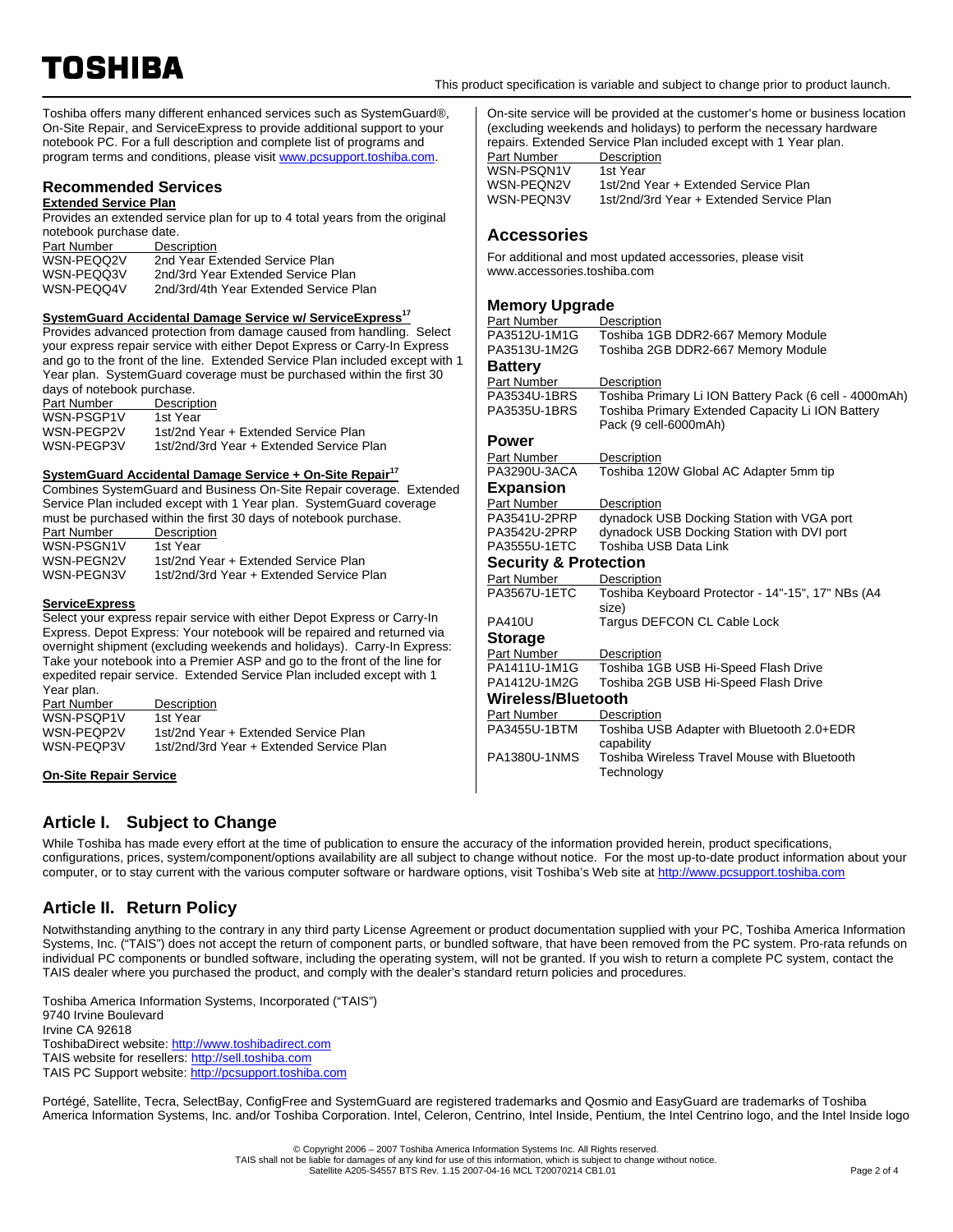# TOSHIBA

are trademarks or registered trademarks of Intel Corporation or its subsidiaries in the United States and other countries. Microsoft and Windows are registered trademarks and OneNote registered is a trademark of Microsoft Corporation in the United States and/or other countries. Winstone® is a registered trademark and BatteryMark™ is a trademark of Ziff Davis Publishing Holdings Inc. in the U.S. and other countries. MobileMark™ is a trademark of the Business Applications Performance Corporation. Wi-Fi is a registered certification mark of the Wi-Fi Alliance. The Bluetooth word mark and logos are owned by the Bluetooth SIG, Inc. and any use of such marks by Toshiba is under license. NVIDIA and GeForce are registered trademarks or trademarks of NVIDIA Corporation in the United States and/or other countries. All other trademarks are the property of their respective owners.

# C1*64-bit computing:*

- 64-bit computing requires that the following hardware and software requirements are met:
	- 64-bit Operating System
	- 64-bit CPU, Chipset and BIOS (Basic Input/Output System)
	- 64-bit Device drivers - 64-bit applications
- Certain device drivers and/or applications may not be compatible with a 64-bit CPU and therefore may not function properly. A 32-bit version of the operating system is preinstalled on your computer unless explicitly stated that the operating system is 64-bit. See "Detailed Specs" for more information.

Product Series Legal Footnote. The product specifications and configuration information are designed for a product Series. Your particular model may not have all the features and specifications listed or illustrated. For more detailed information about the features and specifications on your particular model, please visit Toshiba's Web site at pcsupport.toshiba.com.

**Product Offering Legal Footnote**. Toshiba America Information Systems, Inc. reserves the right to modify or withdraw this offer at anytime without notice.

#### <sup>2</sup> **Operating System**.

 $\overline{a}$ 

#### Also see *64-Bit Computing* Legal Footnote, if applicable.

Certain Microsoft® software product(s) included with this computer may use technological measures for copy protection. IN SUCH EVENT, YOU WILL NOT BE ABLE TO USE THE PRODUCT IF YOU DO NOT FULLY COMPLY WITH THE PRODUCT ACTIVATION PROCEDURES. Product activation procedures and Microsoft's privacy policy will be detailed during initial launch of the product, or upon certain reinstallations of the software product(s) or reconfigurations of the computer, and may be completed by Internet or telephone (toll charges may apply).

Some software may differ from its retail version (if available), and may not include user manuals or all program functionality.

**Offers.** Offer terms, duration and product availability all subject to change without notice

#### <sup>3</sup> **Processor (Central Processing Unit)**.

CPU performance in your computer product may vary from specifications under the following conditions:

- 1. use of certain external peripheral products<br>2 use of battery power instead of AC power
- use of battery power instead of AC power
- 3. use of certain multimedia, computer generated graphics or video applications<br>4
- 4. use of standard telephone lines or low speed network connections<br>5 use of complex modeling software such as bigh end computer aid
- use of complex modeling software, such as high end computer aided design applications
- 6. use of several applications or functionalities simultaneously
- 7. use of computer in areas with low air pressure (high altitude >1,000 meters or >3,280 feet above sea level)<br>8 use of computer at temperatures outside the range of 5°C to 30°C (41°F to 86° F) or >25°C (77°F) at high a
- use of computer at temperatures outside the range of 5°C to 30°C (41°F to 86° F) or >25°C (77°F) at high altitude (all temperature references are
- approximate and may vary depending on the specific computer model please visit the Toshiba website at www.pcsupport.toshiba.com for details).

CPU performance may also vary from specifications due to design configuration.

Under some conditions, your computer product may automatically shut-down. This is a normal protective feature designed to reduce the risk of lost data or damage to the product when used outside recommended conditions. To avoid risk of lost data, always make back-up copies of data by periodically storing it on an external storage medium. Use your computer product only under recommended conditions. Read additional restrictions under "Environmental Conditions" in your product "Detailed Specs." Contact Toshiba Technical Service and Support for more information.

<sup>4</sup> Memory (Main System). Part of the main system memory may be used by the graphics system for graphics performance and therefore reduce the amount of main system memory available for other computing activities. The amount of main system memory allocated to support graphics may vary depending on the graphics system, applications utilized, system memory size and other factors. For PC's configured with 4 GB of system memory, the full system memory space for computing activities will be considerably less and will vary by model and system configuration.

### <sup>5</sup> **Hard Disk Drive (HDD) Capacity**.

1 Gigabyte (GB) means 10<sup>9</sup> = 1,000,000,000 bytes using powers of 10. The computer operating system, however, reports storage capacity using powers of 2 for the definition of 1 GB =  $2^{30}$  = 1,073,741,824 bytes, and therefore shows less storage capacity. Available storage capacity will also be less if the product includes one or more pre-installed operating systems, such as Microsoft Operating System and/or pre-installed software applications, or media content. Actual formatted capacity may vary.

<sup>6</sup> Optical Drive. Due to manufacturing and quality variations in third party optical media (e.g., CD or DVD) or optical media players/recorders, in certain cases, your Toshiba optical drive may not record on certain optical media that bear the applicable logo, or playback optical media recorded by other PCs or optical media recorders. Additionally, certain optical media recorded on your optical drive may not playback or operate properly on other PCs or optical media players. These problems are not due to any defect in your Toshiba PC or optical drive. Please refer to your PC's product specification for listing of specific format compatibilities.

Recording or viewing of certain optical media may be limited or prevented in accordance with applicable copy protection standards.

<sup>7</sup> **Display**. Small bright dots may appear on your screen display when you turn on your PC. Your display contains an extremely large number of thin-film transistors (TFT) and is manufactured using high-precision technology. Any small bright dots that may appear on your display are an intrinsic characteristic of the TFT manufacturing technology. Over a period of time, and depending on the usage of the computer, the brightness of the screen will deteriorate. This is also an intrinsic characteristic of the screen technology. When the computer is operated on battery power, the screen with dim and you may not be able to increase the brightness of the screen while on battery power.

#### <sup>8</sup> **Graphics (Graphics Processing Unit)**.